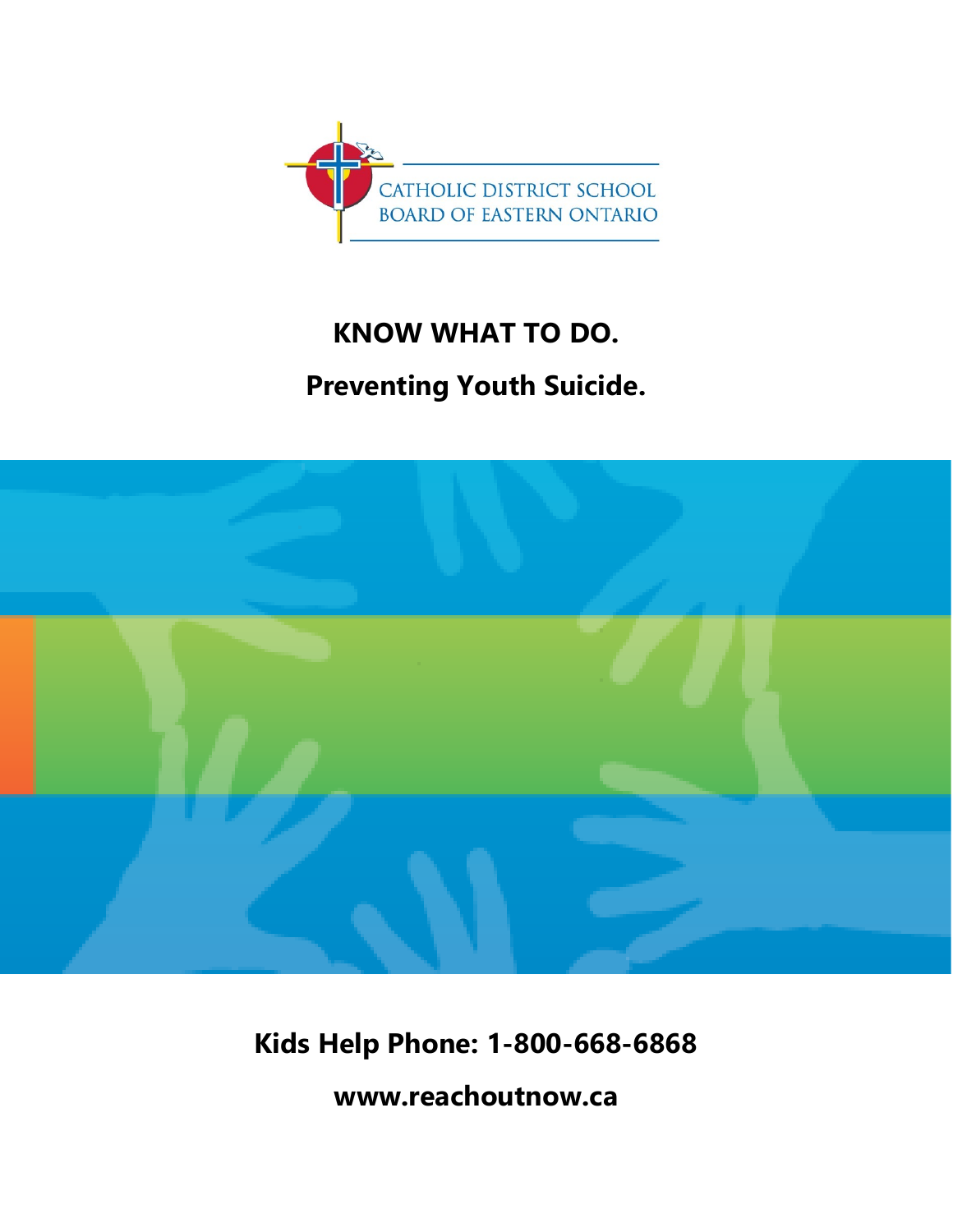#### **Know what to watch for.**

- Changes in behaviours, friends, or normal activities
- Changes in physical health and/or hygiene
- Low energy, poor concentration
- Declining school performance
- Increased absenteeism
- Marked personality change
- Increased risky behaviour
- Prolonged negative mood or attitude
- Preoccupation with appearance and/or body image
- Comments about feeling worthless, helpless, or hopeless
- Comments about suicide and/or dying

#### **Know what to do.**

- If there is an emergency, call 911 or go to the hospital
- Call a local crisis line (even if you are not the person in crisis)
- Stay calm and listen
- Be sensitive to how the person is feeling
- Never swear secrecy
- If you have noticed warning signs, talk with the person about what you have observed
- Educate yourself on local services that can help
- For students, contact school principal and school counsellor
- Give the person the crisis line phone number on this card
- Don't forget to take care of yourself it's especially important when supporting others!

#### **Know what to say.**

- Say something! Don't be afraid of sounding clumsy
- Be patient, compassionate, and non-judgmental
- Ask the person how they are feeling and if they are thinking of suicide
- If someone is suicidal, talking about suicide will not put them at greater risk
- Really listen. Give 100% of your attention
- Be sensitive, but direct
- Let the person know you are concerned, and give examples of why
- Example: "I've noticed that you've been not yourself lately, I'm concerned about you. Could we talk about it?"